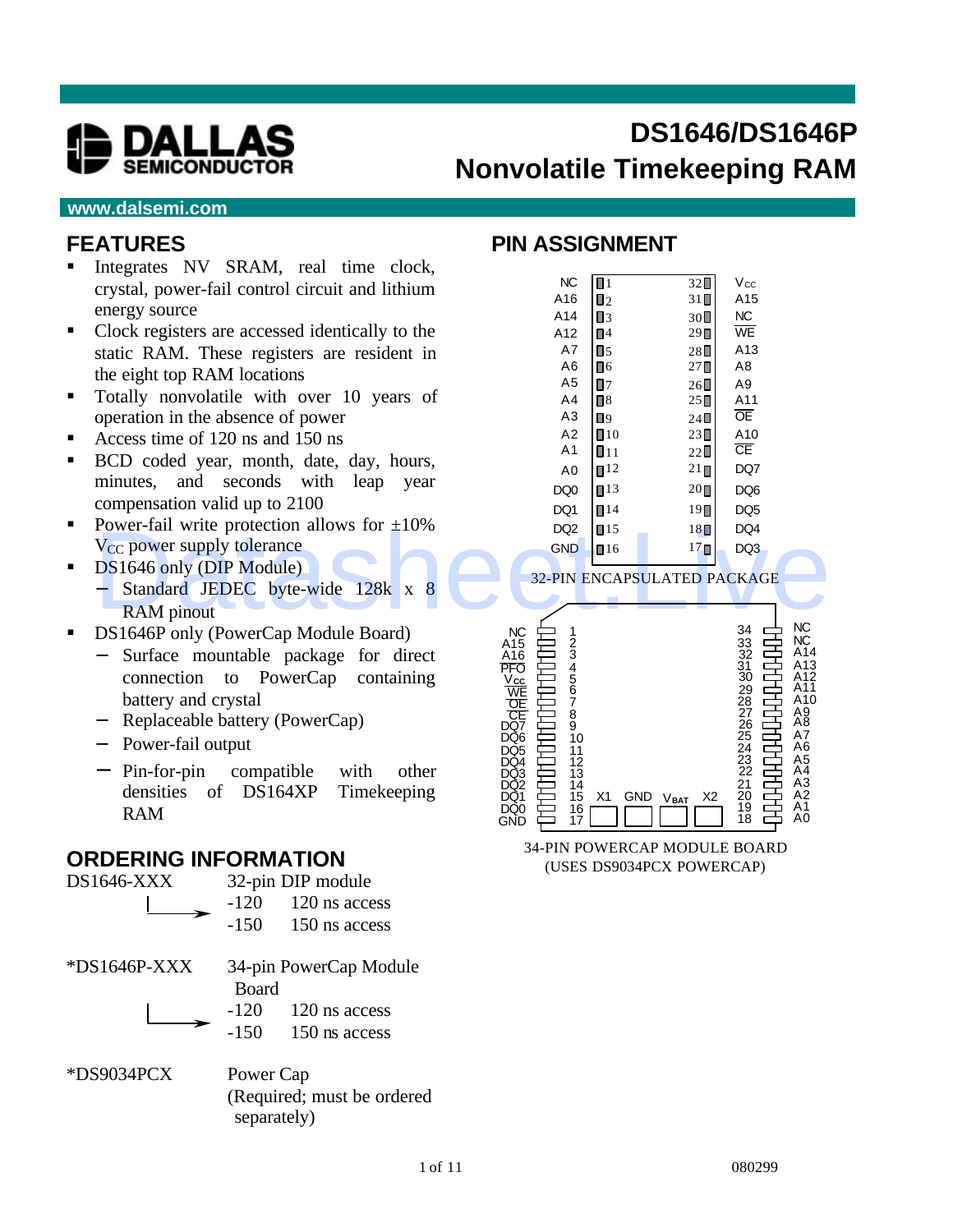### **PIN DESCRIPTION**

| $A0-A16$               | - Address Input | DQ0-DQ7                                                      | - Data Input/Output      |
|------------------------|-----------------|--------------------------------------------------------------|--------------------------|
| <b>CE</b>              | - Chip Enable   | NC                                                           | - No Connection          |
| $\overline{OE}$        | - Output Enable | $\hspace{0.1mm}-\hspace{0.1mm}-\hspace{0.1mm}$<br><b>PFO</b> | - Power-fail Output      |
| $\overline{\text{WE}}$ | - Write Enable  |                                                              | $(DS1646P \text{ only})$ |
| $V_{CC}$               | $-+5$ Volts     | X1, X2                                                       | - Crystal Connection     |
| <b>GND</b>             | - Ground        | $V_{BAT}$                                                    | - Battery Connection     |

#### **DESCRIPTION**

The DS1646 is a 128k x 8 nonvolatile static RAM with a full-function real time clock, which are both accessible in a byte-wide format. The nonvolatile timekeeping RAM is functionally equivalent to any JEDEC standard 128k x 8 SRAM. The device can also be easily substituted for ROM, EPROM and EEPROM, providing read/write nonvolatility and the addition of the real time clock function. The real time clock information resides in the eight uppermost RAM locations. The RTC registers contain year, month, date, day, hours, minutes, and seconds data in 24-hour BCD format. Corrections for the day of the month and leap year are made automatically. The RTC clock registers are double-buffered to avoid access of incorrect data that can occur during clock update cycles. The double-buffered system also prevents time loss as the timekeeping countdown continues unabated by access to time register data. The DS1644 also contains its own power-fail circuitry, which deselects the device when the  $V_{CC}$  supply is in an out-oftolerance condition. This feature prevents loss of data from unpredictable system operation brought on by low  $V_{CC}$  as errant access and update cycles are avoided.

# **PACKAGES**

The DS1644 is available in two packages: 32-pin DIP and 34-pin PowerCap module. The 32-pin DIP style module integrates the crystal, lithium energy source, and silicon all in one package. The 34-pin PowerCap Module Board is designed with contacts for connection to a separate PowerCap (DS9034PCX) that contains the crystal and battery. This design allows the PowerCap to be mounted on top of the DS1646P after the completion of the surface mount process. Mounting the PowerCap after the surface mount process prevents damage to the crystal and battery due to the high temperatures required for solder reflow. The PowerCap is keyed to prevent reverse insertion. The PowerCap Module Board and PowerCap are ordered separately and shipped in separate containers. The part number for the PowerCap is DS9034PCX.

# **CLOCK OPERATIONS - READING THE CLOCK**

While the double-buffered register structure reduces the chance of reading incorrect data, internal updates to the DS1646 clock registers should be halted before clock data is read to prevent reading of data in transition. However, halting the internal clock register updating process does not affect clock accuracy. Updating is halted when a 1 is written into the read bit, the 7th most significant bit in the control register. As long as 1 remains in that position, updating is halted. After a halt is issued, the registers reflect the count, that is day, date, and time that was current at the moment the halt command was issued. However, the internal clock registers of the double-buffered system continue to update so that the clock accuracy is not affected by the access of data. All of the DS1646 registers are updated simultaneously after the clock status is reset. Updating is within a second after the read bit is written to 0.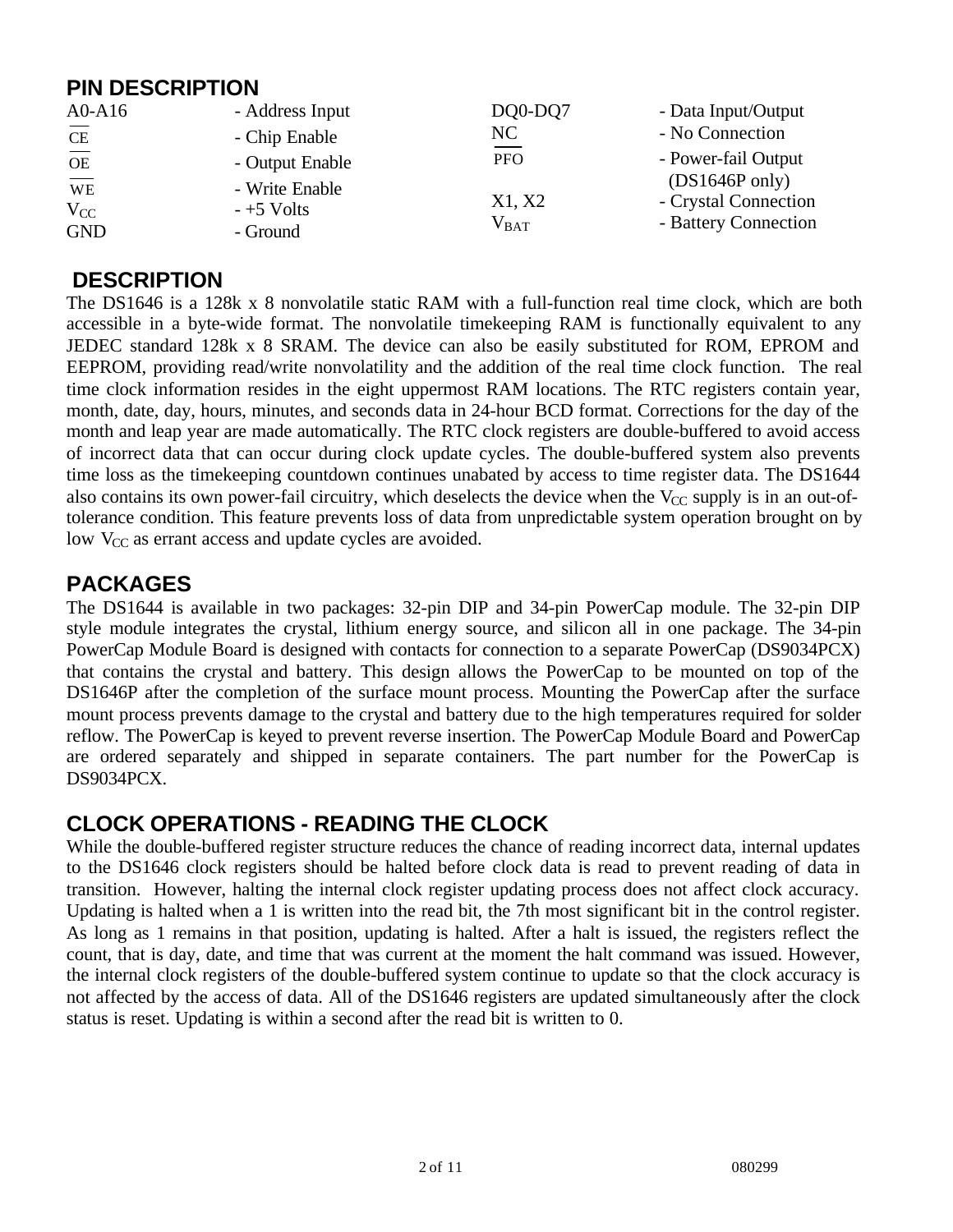# **BLOCK DIAGRAM DS1646** Figure 1



#### **TRUTH TABLE DS1646** Table 1

| $\mathbf{V_{CC}}$         | CE           | <b>OE</b>    | <b>WE</b>    | <b>MODE</b>     | <b>DQ</b>       | <b>POWER</b>          |
|---------------------------|--------------|--------------|--------------|-----------------|-----------------|-----------------------|
|                           | $\rm V_{IH}$ | X            | X            | <b>DESELECT</b> | HIGH-Z          | <b>STANDBY</b>        |
|                           | X            | X            | X            | <b>DESELECT</b> | HIGH-Z          | <b>STANDBY</b>        |
| $5$ VOLTS $\pm$ 10%       | $V_{IL}$     | X            | $\rm V_{II}$ | <b>WRITE</b>    | <b>DATA IN</b>  | <b>ACTIVE</b>         |
|                           | $V_{IL}$     | $V_{IL}$     | $\rm V_{IH}$ | <b>READ</b>     | <b>DATA OUT</b> | <b>ACTIVE</b>         |
|                           | $V_{IL}$     | $\rm V_{IH}$ | $\rm V_{IH}$ | <b>READ</b>     | HIGH-Z          | <b>ACTIVE</b>         |
| $<$ 4.5 VOLTS > $V_{BAT}$ | X            | X            | X            | <b>DESELECT</b> | HIGH-Z          | <b>CMOS STANDBY</b>   |
| $<$ V <sub>BAT</sub>      | X            | X            | X            | <b>DESELECT</b> | HIGH-Z          | <b>DATA RETENTION</b> |
|                           |              |              |              |                 |                 | <b>MODE</b>           |

# **SETTING THE CLOCK**

The 8th bit of the control register is the write bit. Setting the write bit to a 1, like the read bit halts updates to the DS1646 registers. The user can then load them with the correct day, date and time data in 24-hour BCD format. Resetting the write bit to a 0 then transfers those values to the actual clock counters and allows normal operation to resume.

### **STOPPING AND STARTING THE CLOCK OSCILLATOR**

The clock oscillator may be stopped at any time. To increase the shelf life, the oscillator can be turned off to minimize current drain from the battery. The OSC bit is the MSB for the second's registers. Setting it to a 1 stops the oscillator.

### **FREQUENCY TEST BIT**

Bit 6 of the day byte is the frequency test bit. When the frequency test bit is set to logic 1 and the oscillator is running, the LSB of the second's register will toggle at 512 Hz. When the seconds register is being read, the DQ0 line will toggle at the 512 Hz frequency as long as conditions for access remain valid (i.e., CE low, OE low, and address for seconds register remain valid and stable).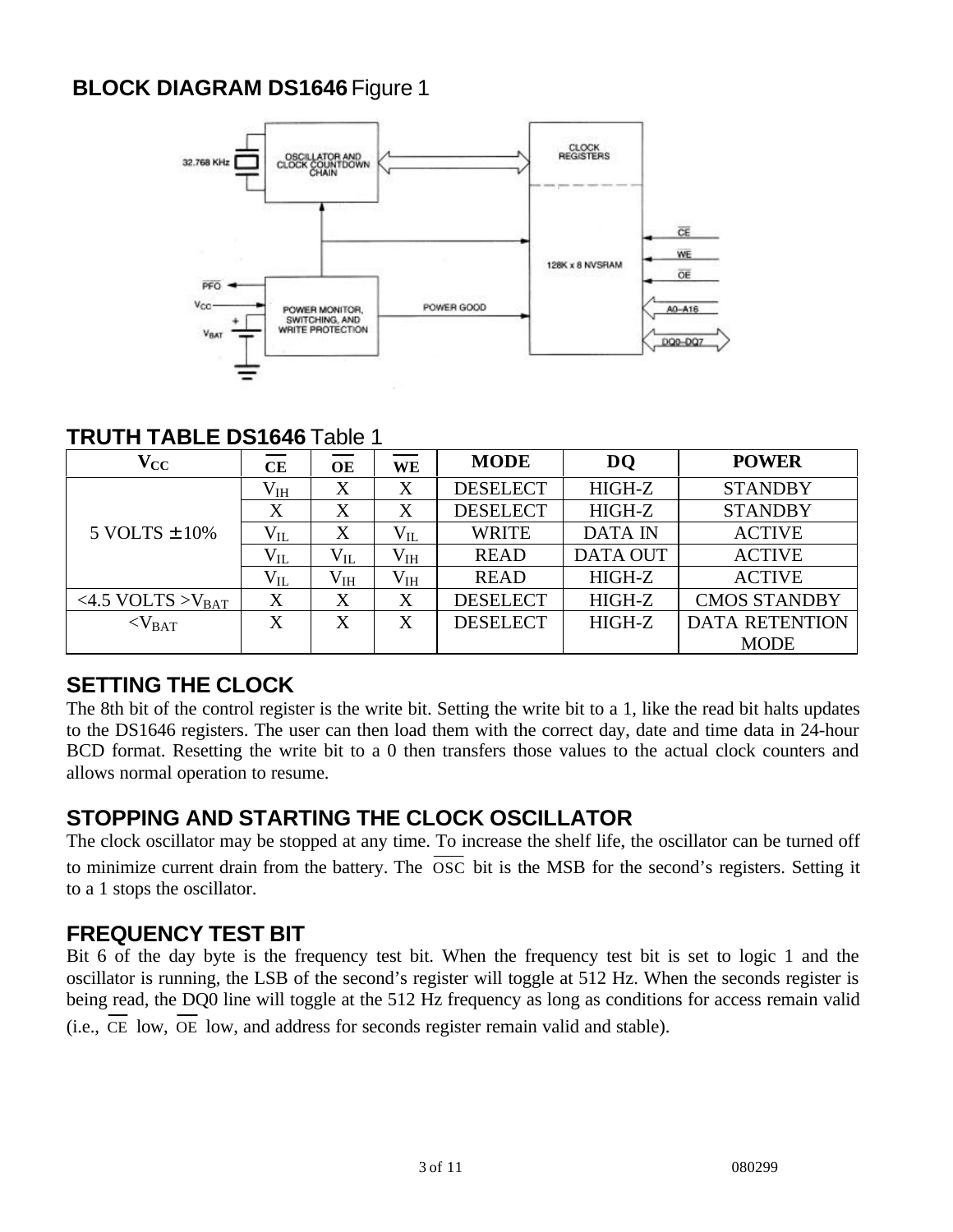# **CLOCK ACCURACY (DIP MODULE)**

The DS1646 is guaranteed to keep time accuracy to within  $\pm 1$  minute per month at 25 $^{\circ}$ C.

# **CLOCK ACCURACY (POWERCAP MODULE)**

The DS1646P and DS9034PCX are each individually tested for accuracy. Once mounted together, the module is guaranteed to keep time accuracy to within  $\pm 1.53$  minutes per month (35 PPM) at 25°C.

| <b>ADDRESS</b>   |                |              |                |       | <b>DATA</b> |                |       |       | <b>FUNCTION</b>    |           |
|------------------|----------------|--------------|----------------|-------|-------------|----------------|-------|-------|--------------------|-----------|
|                  | B <sub>7</sub> | $B_6$        | $B_5$          | $B_4$ | $B_3$       | B <sub>2</sub> | $B_1$ | $B_0$ |                    |           |
| 1FFF             |                |              |                |       |             |                |       |       | <b>YEAR</b>        | 00-99     |
| 1FFE             | X              | X            | X              |       |             |                |       |       | <b>MONTH</b>       | $01-12$   |
| 1FFD             | X              | X            | -              |       |             |                |       |       | <b>DATE</b>        | $01 - 31$ |
| 1FFC             | X              | <b>FT</b>    | X              | X     | X           |                |       | -     | <b>DAY</b>         | $01 - 07$ |
| 1FFB             | X              | X            |                |       |             |                |       |       | <b>HOUR</b>        | $00-23$   |
| 1FFA             | X              |              |                |       |             |                |       |       | <b>MINUTES</b>     | $00-59$   |
| 1FF9             | <b>OSC</b>     |              |                |       |             |                |       |       | <b>SECONDS</b>     | $00-59$   |
| 1FF <sub>8</sub> | W              | $\mathbb{R}$ | X              | X     | X           | X              | X     | X     | <b>CONTROL</b>     | A         |
| $osc = STOP BIT$ |                |              | $R = READ BIT$ |       |             |                |       | FT.   | $=$ FREQUENCY TEST |           |
| W                | $=$ WRITE BIT  |              |                | X     | $=$ UNUSED  |                |       |       |                    |           |

# **DS1646 REGISTER MAP - BANK1** Table 2

#### **NOTE:**

All indicated "X" bits are not dedicated to any particular function and can be used as normal RAM bits.

# **RETRIEVING DATA FROM RAM OR CLOCK**

The DS1646 is in the read mode whenever WE (write enable) is high; CE (chip enable) is low. The device architecture allows ripple-through access to any of the address locations in the NVSRAM. Valid data will be available at the DQ pins within  $t_{AA}$  after the last address input is stable, providing that the CE and  $\overline{OE}$  access times and states are satisfied. If  $\overline{CE}$  or  $\overline{OE}$  access times are not met, valid data will be available at the latter of chip-enable access ( $t_{CEA}$ ) or at output enable access time ( $t_{OEA}$ ). The state of the data input/output pins (DQ) is controlled by  $\overline{CE}$  and  $\overline{OE}$ . If the outputs are activated before t<sub>AA</sub>, the data lines are driven to an intermediate state until  $t_{AA}$ . If the address inputs are changed while  $\overline{CE}$  and  $\overline{OE}$ remain valid, output data will remain valid for output data hold time  $(t<sub>OH</sub>)$  but will then go indeterminate until the next address access.

# **WRITING DATA TO RAM OR CLOCK**

The DS1646 is in the write mode whenever WE and CE are in their active state. The start of a write is referenced to the latter occurring high to low transition of WE and CE . The addresses must be held valid throughout the cycle. CE or WE must return inactive for a minimum of  $\psi_R$  prior to the initiation of another read or write cycle. Data in must be valid  $t_{DS}$  prior to the end of write and remain valid for  $t_{DH}$ afterward. In a typical application, the OE signal will be high during a write cycle. However, OE can be active provided that care is taken with the data bus to avoid bus contention. If OE is low prior to WE transitioning low the data bus can become active with read data defined by the address inputs. A low transition on WE will then disable the outputs t<sub>WEZ</sub> after WE goes active.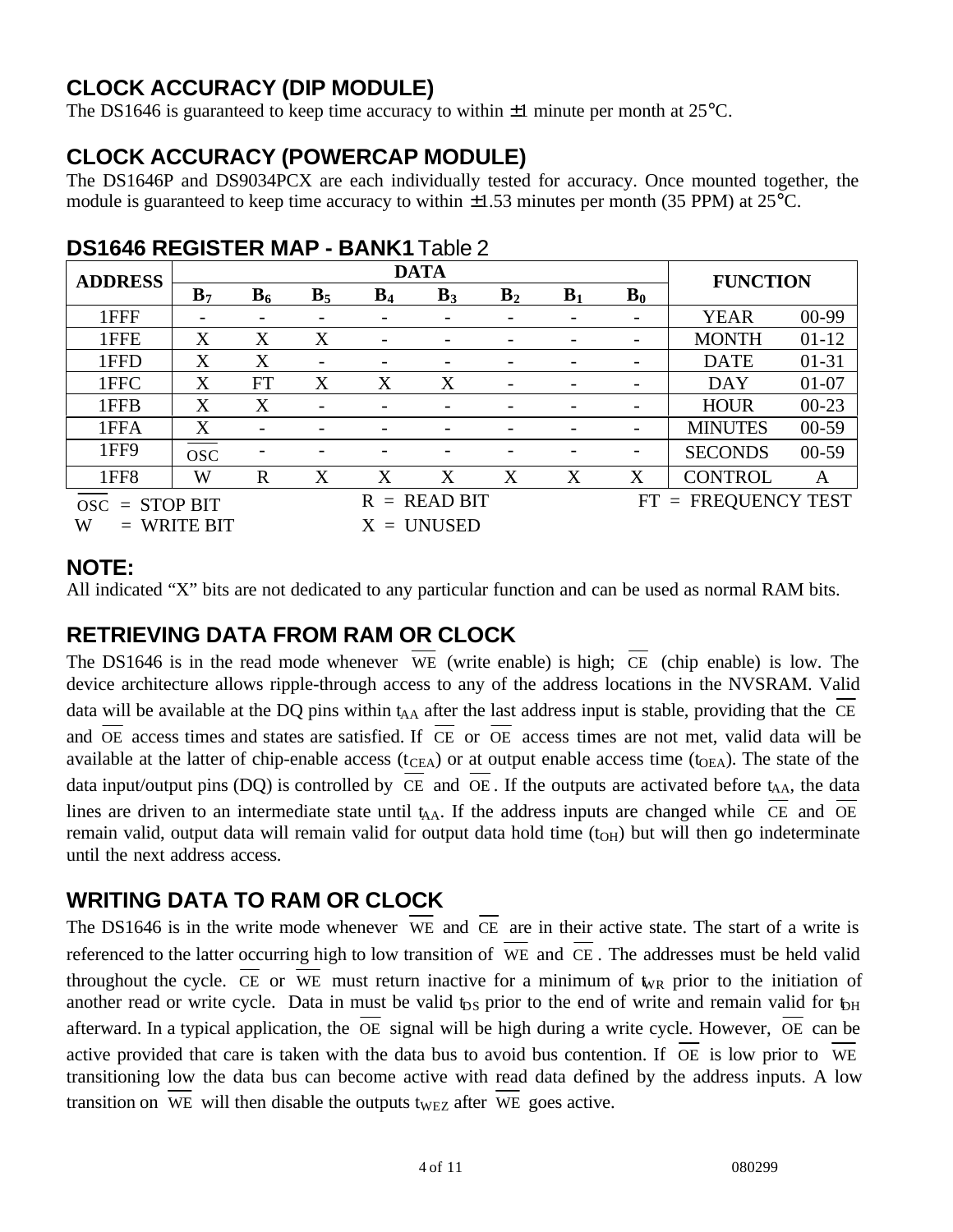# **DATA RETENTION MODE**

When  $V_{CC}$  is within nominal limits ( $V_{CC} > 4.5$  volts) the DS1646 can be accessed as described above with read or write cycles. However, when  $V_{CC}$  is below the power-fail point  $V_{PF}$  (point at which write protection occurs) the internal clock registers and RAM are blocked from access. This is accomplished internally by inhibiting access via the  $\overline{CE}$  signal. At this time the power-fail output signal ( $\overline{PFO}$ ) will be driven active low and will remain active until  $V_{CC}$  returns to nominal levels. When  $V_{CC}$  falls below the level of the internal battery supply, power input is switched from the  $V_{CC}$  pin to the internal battery and clock activity, RAM, and clock data are maintained from the battery until  $V_{CC}$  is returned to nominal level.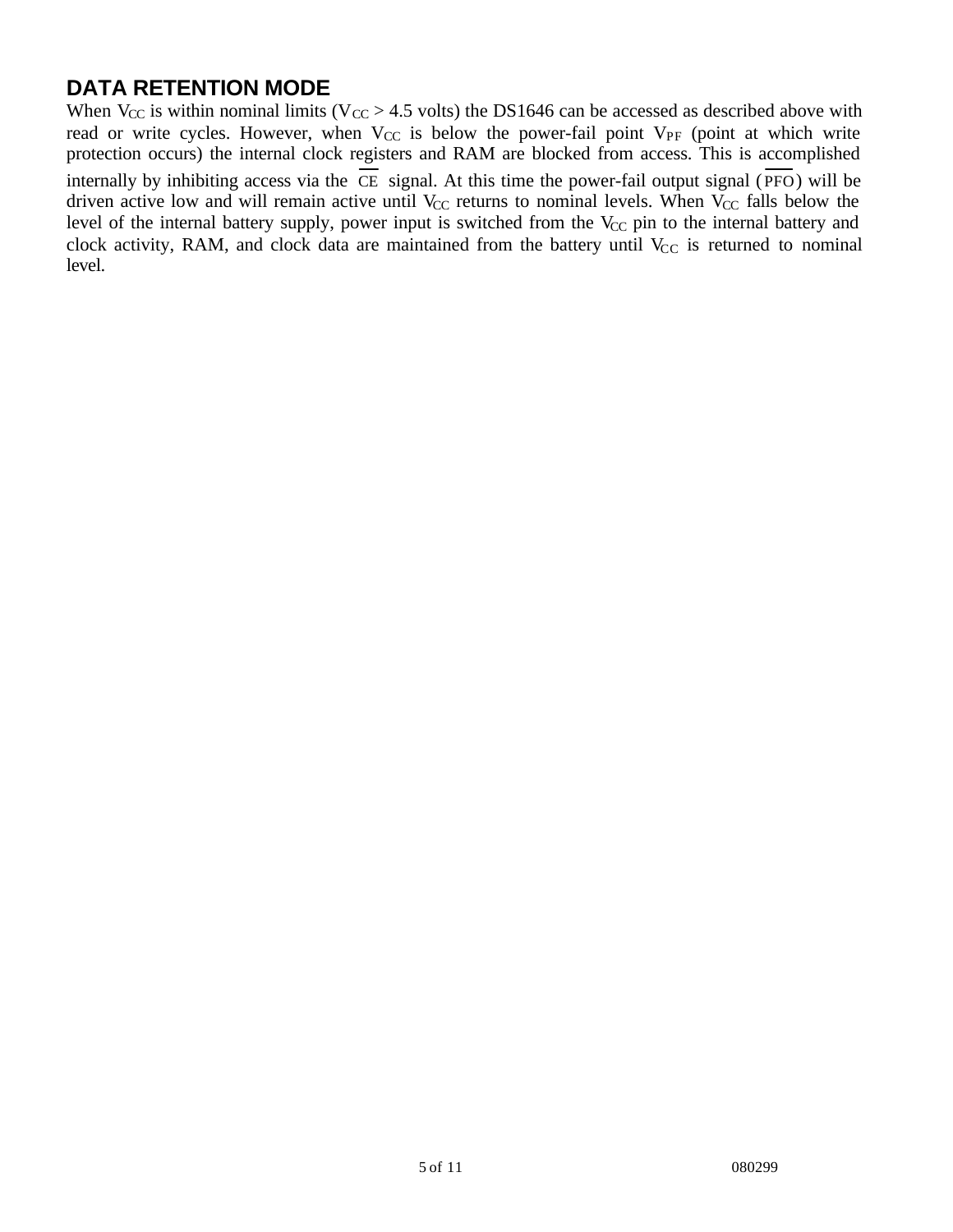# **ABSOLUTE MAXIMUM RATINGS\***

| Voltage on Any Pin Relative to Ground | $-0.3V$ to $+7.0V$                          |
|---------------------------------------|---------------------------------------------|
| <b>Operating Temperature</b>          | $0^{\circ}$ C to $70^{\circ}$ C             |
| <b>Storage Temperature</b>            | -20 $^{\circ}$ C to +70 $^{\circ}$ C        |
| Soldering Temperature                 | $260^{\circ}$ C for 10 seconds (See Note 7) |

\* This is a stress rating only and functional operation of the device at these or any other conditions above those indicated in the operation sections of this specification is not implied. Exposure to absolute maximum rating conditions for extended periods of time may affect reliability.

| <b>RECOMMENDED DC OPERATING CONDITIONS</b> |                                                    | $(0^{\circ}C \text{ to } 70^{\circ}C)$ |     |         |  |  |  |
|--------------------------------------------|----------------------------------------------------|----------------------------------------|-----|---------|--|--|--|
| <b>PARAMETER</b>                           | TYP<br>MIN<br><b>MAX</b><br>UNITS<br><b>SYMBOL</b> |                                        |     |         |  |  |  |
| Supply Voltage                             | $V_{CC}$                                           | 4.5                                    | 5.0 | 5.5     |  |  |  |
| Logic 1 Voltage All Inputs                 |                                                    |                                        |     |         |  |  |  |
| Logic 0 Voltage All Inputs                 | ${\rm v}_{\rm IL}$                                 | $-0.3$                                 |     | $0.8\,$ |  |  |  |

| DC ELECTRICAL CHARACTERISTICS         |               |            |                |            |              | $(0^{\circ}C \le t_A \le 70^{\circ}C; V_{CC} = 5.0V \pm 10\%)$ |
|---------------------------------------|---------------|------------|----------------|------------|--------------|----------------------------------------------------------------|
| <b>PARAMETER</b>                      | <b>SYMBOL</b> | <b>MIN</b> | <b>TYP</b>     | <b>MAX</b> | <b>UNITS</b> | <b>NOTES</b>                                                   |
| Average $V_{CC}$ Power Supply Current | $I_{CC1}$     |            |                | 85         | mA           | 2, 3                                                           |
| TTL Standby Current ( $CE = V_{IH}$ ) | $I_{CC2}$     |            | 3              | 6          | mA           | 2, 3                                                           |
| <b>CMOS Standby Current</b>           | $I_{CC3}$     |            | $\overline{2}$ | 4.0        | mA           | 2, 3                                                           |
| $(CE = V_{CC} - 0.2V)$                |               |            |                |            |              |                                                                |
| Input Leakage Current (any input)     | $I_{IL}$      | $-1$       |                | $+1$       | μA           |                                                                |
| <b>Output Leakage Current</b>         | $I_{OL}$      | $-1$       |                | $+1$       | $\mu A$      |                                                                |
| Output Logic 1 Voltage                | $V_{OH}$      | 2.4        |                |            | V            |                                                                |
| $(I_{OUT} = -1.0$ mA)                 |               |            |                |            |              |                                                                |
| Output Logic 0 Voltage                | $V_{OL}$      |            |                | 0.4        | V            |                                                                |
| $(I_{OUT} = +2.1$ mA)                 |               |            |                |            |              |                                                                |
| <b>Write Protection Voltage</b>       | $\rm V_{PF}$  | 4.0        | 4.25           | 4.5        | V            |                                                                |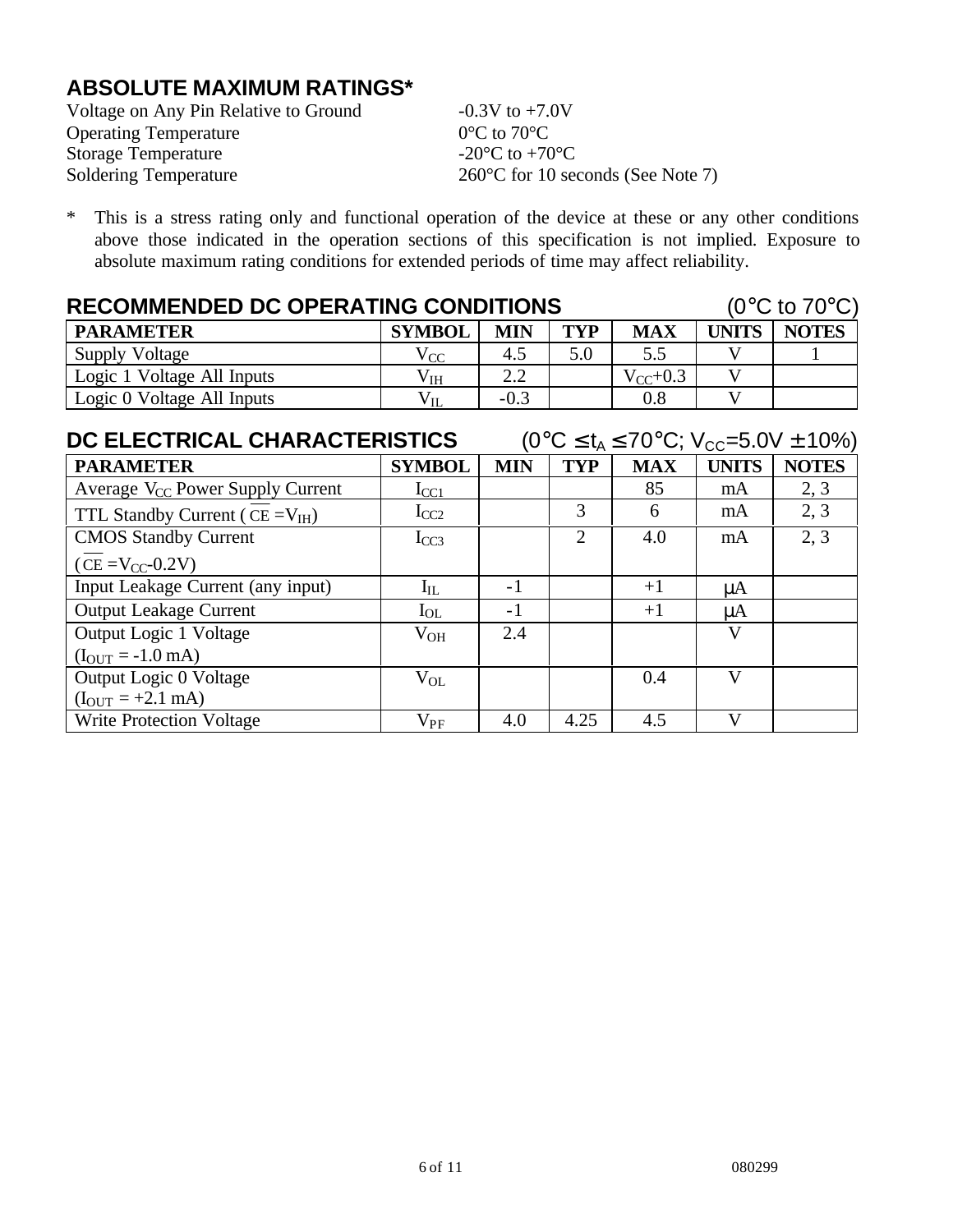|                                  | AC ELECTRICAL CHARACTERISTICS |            |                    |                | (0 <sup>o</sup> C to 70 <sup>o</sup> C; $V_{\text{CC}} = 5.0V \pm 10\%$ ) |              |              |  |  |
|----------------------------------|-------------------------------|------------|--------------------|----------------|---------------------------------------------------------------------------|--------------|--------------|--|--|
|                                  |                               |            | <b>DS1251Y-120</b> | DS1251Y-150    |                                                                           |              |              |  |  |
| <b>PARAMETER</b>                 | <b>SYMBOL</b>                 | <b>MIN</b> | <b>MAX</b>         | <b>MIN</b>     | <b>MAX</b>                                                                | <b>UNITS</b> | <b>NOTES</b> |  |  |
| Read Cycle Time                  | $t_{RC}$                      | 120        |                    | 150            |                                                                           | <b>ns</b>    |              |  |  |
| <b>Address Access Time</b>       | $t_{AA}$                      |            | 120                |                | 150                                                                       | ns           |              |  |  |
| CE Access Time                   | $t_{\text{CEA}}$              |            | 120                |                | 150                                                                       | ns.          |              |  |  |
| CE Data Off Time                 | t <sub>CEZ</sub>              |            | 40                 |                | 50                                                                        | ns           |              |  |  |
| <b>Output Enable Access Time</b> | $t_{OEA}$                     |            | 100                |                | 120                                                                       | ns           |              |  |  |
| Output Enable Data Off Time      | $t_{\rm OEZ}$                 |            | 40                 |                | 50                                                                        | ns           |              |  |  |
| Output Enable to DQ Low-Z        | t <sub>OEL</sub>              | 5          |                    | 5              |                                                                           | ns           |              |  |  |
| CE to DQ Low-Z                   | $t_{\text{CEL}}$              | 5          |                    | 5              |                                                                           | ns           |              |  |  |
| <b>Output Hold from Address</b>  | $t_{OH}$                      | 5          |                    | 5              |                                                                           | ns           |              |  |  |
| Write Cycle Time                 | $t_{WC}$                      | 120        |                    | 150            |                                                                           | ns           |              |  |  |
| <b>Address Setup Time</b>        | $t_{AS}$                      | $\Omega$   |                    | $\theta$       |                                                                           | ns           |              |  |  |
| CE Pulse Width                   | $t_{CEW}$                     | 100        |                    | 120            |                                                                           | ns           |              |  |  |
| Address Hold from End of Write   | $t_{\rm AH1}$                 | 5          |                    | 5              |                                                                           | ns           | 5            |  |  |
|                                  | $t_{\rm AH2}$                 | 30         |                    | 30             |                                                                           | ns           | 6            |  |  |
| Write Pulse Width                | twew                          | 75         |                    | 90             |                                                                           | ns           |              |  |  |
| WE Data Off Time                 | twez                          |            | 40                 |                | 50                                                                        | ns           |              |  |  |
| WE or CE Inactive Time           | tw <sub>R</sub>               | 10         |                    | 10             |                                                                           | ns           |              |  |  |
| Data Setup Time                  | $t_{DS}$                      | 85         |                    | 110            |                                                                           | ns           |              |  |  |
| Data Hold Time High              | t <sub>DH1</sub>              | $\theta$   |                    | $\overline{0}$ |                                                                           | ns           | 5            |  |  |
|                                  | t <sub>DH2</sub>              | 25         |                    | 25             |                                                                           | ns           | 6            |  |  |

# **AC TEST CONDITIONS**

Input Levels: 0V to 3V Transition Times: 5 ns

# **CAPACITANCE** ( $t_A = 25^{\circ}C$ )

| $(L_A)$ | $=25^{\circ}$ C |  |
|---------|-----------------|--|
|         |                 |  |

| <b>PARAMETER</b>                    | <b>SYMBOL</b>      | <b>MIN</b> | TVP | MAX | <b>UNITS</b> | <b>NOTES</b> |
|-------------------------------------|--------------------|------------|-----|-----|--------------|--------------|
| Capacitance on all pins (except DQ) |                    |            |     |     | рF           |              |
| Capacitance on DQ pins              | $\mathsf{\cup DO}$ |            |     |     | pF           |              |

#### **AC ELECTRICAL CHARACTERISTICS (POWER-UP/DOWN TIMING)** (0°C to 70°C)

|                                                     |                 |            |            |            |              | U U IU U U   |
|-----------------------------------------------------|-----------------|------------|------------|------------|--------------|--------------|
| <b>PARAMETER</b>                                    | <b>SYMBOL</b>   | <b>MIN</b> | <b>TYP</b> | <b>MAX</b> | <b>UNITS</b> | <b>NOTES</b> |
| CE or WE at $V_{IH}$ before Power-Down              | t <sub>PD</sub> | $\theta$   |            |            | $\mu$ s      |              |
| $V_{PF}$ (Max) to $V_{PF}$ (Min) $V_{CC}$ Fall Time | tF              | 300        |            |            | $\mu$ s      |              |
| $V_{PF}$ (Min) to $V_{SO}$ $V_{CC}$ Fall Time       | t <sub>FB</sub> | 10         |            |            | us           |              |
| $V_{SO}$ to $V_{PF}$ (Min) $V_{CC}$ Rise Time       | t <sub>RB</sub> |            |            |            | $\mu$ s      |              |
| $V_{PF}$ (Min) to $V_{PF}$ (Max) $V_{CC}$ Rise Time | t <sub>R</sub>  |            |            |            | $\mu$ s      |              |
| Power-Up                                            | $t_{REC}$       | 15         | 25         | 35         | ms           |              |
| <b>Expected Data Retention Time</b>                 | $t_{DR}$        | 10         |            |            | years        |              |
| (Oscillator On)                                     |                 |            |            |            |              |              |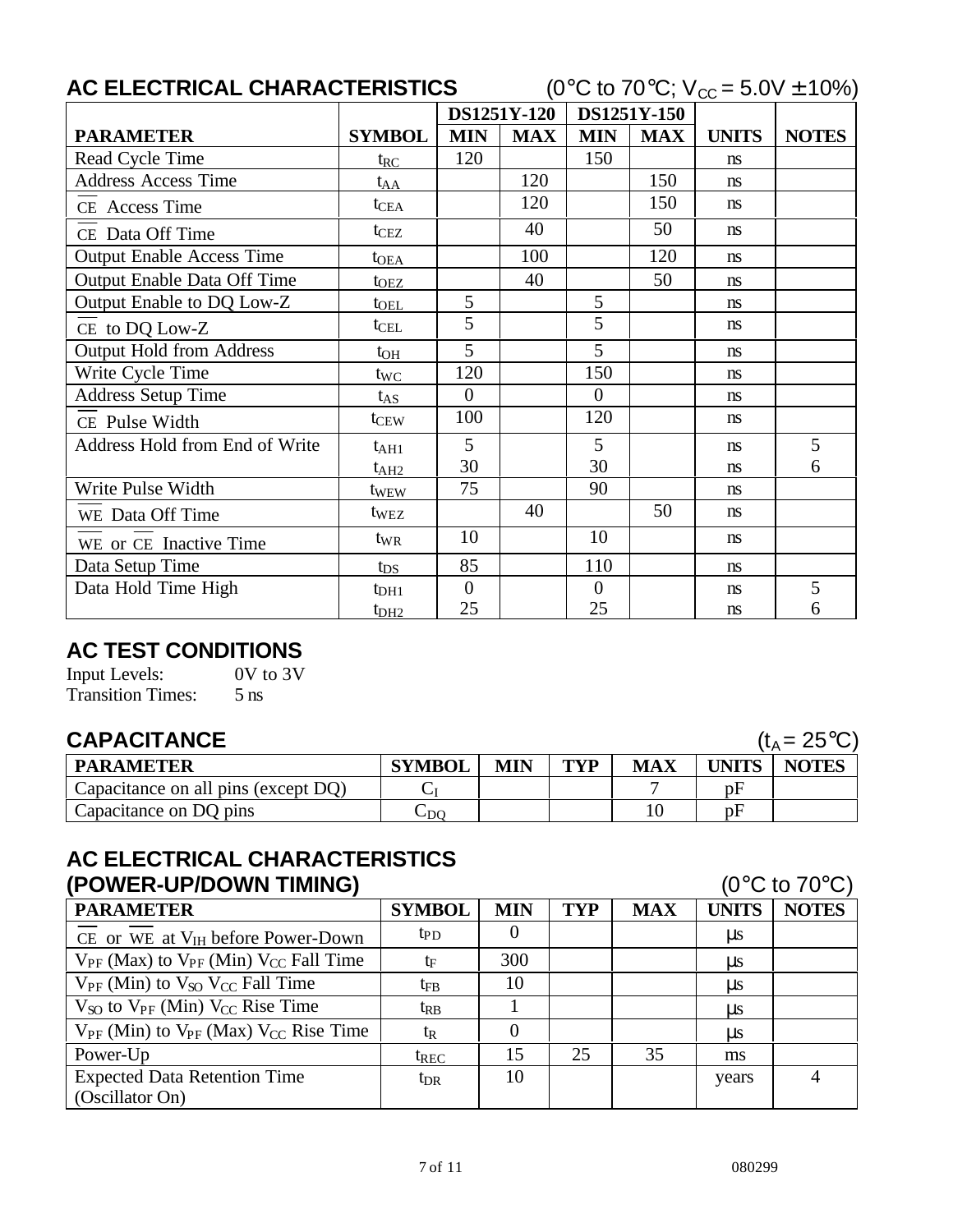# **DS1646 READ CYCLE TIMING**



# **DS1646 WRITE CYCLE TIMING**

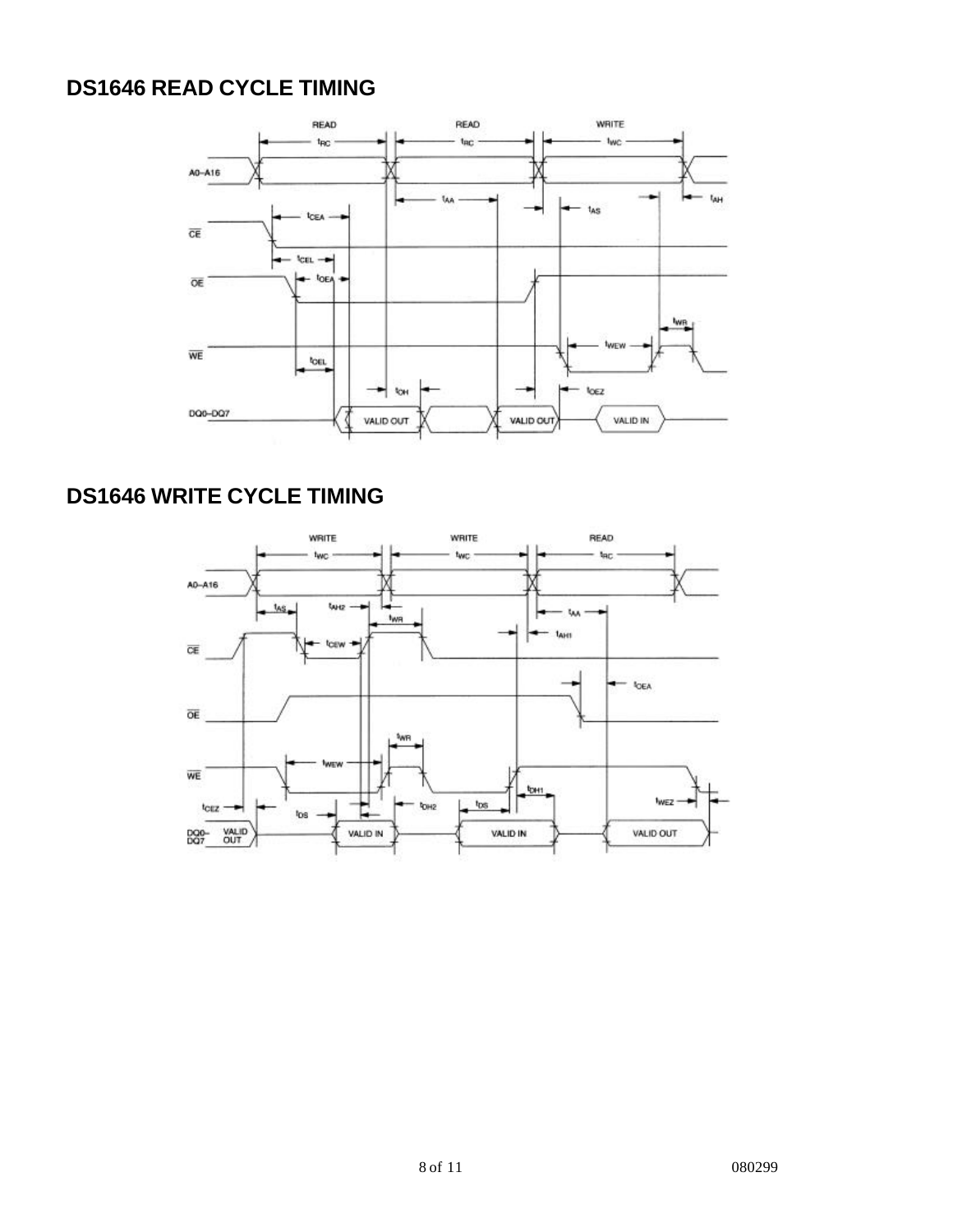### **POWER-DOWN/POWER-UP TIMING**



#### **NOTES:**

- 1. All voltages are referenced to ground.
- 2. Typical values are at 25°C and nominal supplies.
- 3. Outputs are open.
- 4. Data retention time is at 25°C and is calculated from the date code on the device package. The date code XXYY is the year followed by the week of the year in which the device was manufactured. For example, 9225 would mean the 25<sup>th</sup> week of 1992.
- 5.  $t_{\text{A}H1}$ ,  $t_{\text{D}H1}$  are measured from WE going high.
- 6.  $t_{\text{A}H2}$ ,  $t_{\text{D}H2}$  are measured from CE going high.
- 7. Real-Time Clock Modules (DIP) can be successfully processed through conventional wave-soldering techniques as long as temperatures as long as temperature exposure to the lithium energy source contained within does not exceed +85°C. Post-solder cleaning with water washing techniques is acceptable, provided that ultrasonic vibration is not used.

In addition, for the PowerCap version:

- a. Dallas Semiconductor recommends that PowerCap Module bases experience one pass through solder reflow oriented with the label side up ("live-bug").
- b. Hand soldering and touch-up: Do not touch or apply the soldering iron to leads for more than 3 seconds. To solder, apply flux to the pad, heat the lead frame pad and apply solder. To remove the

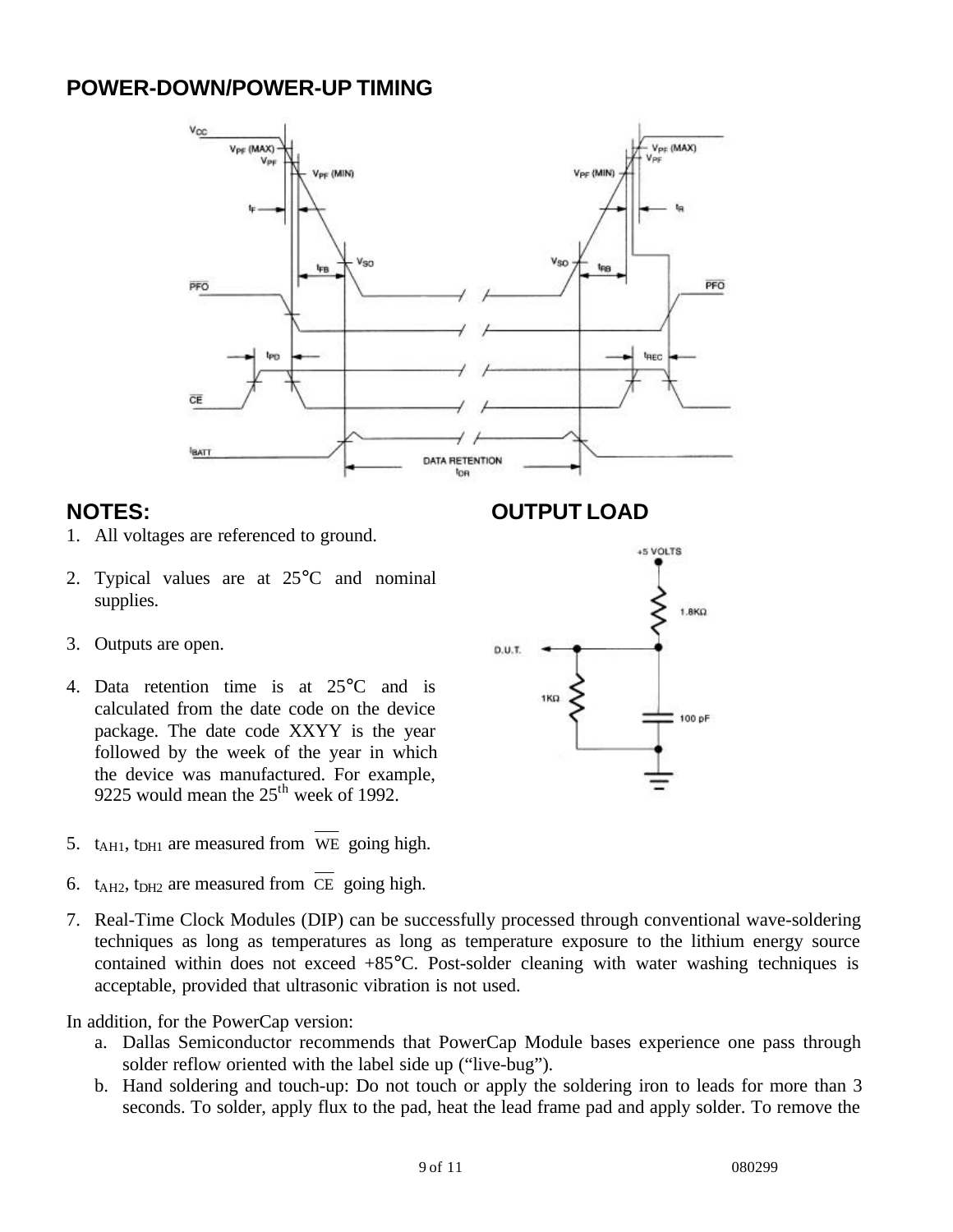part, apply flux, heat the lead frame pad until the solder reflows and use a solder wick to remove solder.

# **DS1646 32-PIN PACKAGE**



| PKG        | <b>28-PIN</b> |       |  |  |  |  |
|------------|---------------|-------|--|--|--|--|
| <b>DIM</b> | MIN           | MAX   |  |  |  |  |
| $A$ IN.    | 1.670         | 1.690 |  |  |  |  |
| ΜМ         | 38.42         | 38.93 |  |  |  |  |
| BN.        | 0.715         | 0.740 |  |  |  |  |
| ΜМ         | 18.16         | 18.80 |  |  |  |  |
| C IN.      | 0.335         | 0.365 |  |  |  |  |
| ΜМ         | 8.51          | 9.27  |  |  |  |  |
| D IN.      | 0.075         | 0.105 |  |  |  |  |
| MМ         | 1.91          | 2.67  |  |  |  |  |
| E IN.      | 0.015         | 0.030 |  |  |  |  |
| ΜМ         | 0.38          | 0.76  |  |  |  |  |
| F IN.      | 0.140         | 0.180 |  |  |  |  |
| ΜМ         | 3.56          | 4.57  |  |  |  |  |
| G IN.      | 0.090         | 0.110 |  |  |  |  |
| ΜМ         | 2.29          | 2.79  |  |  |  |  |
| H IN.      | 0.590         | 0.630 |  |  |  |  |
| MМ         | 14.99         | 16.00 |  |  |  |  |
| J IN.      | 0.010         | 0.018 |  |  |  |  |
| ΜМ         | 0.25          | 0.45  |  |  |  |  |
| K IN.      | 0.015         | 0.025 |  |  |  |  |
| ΜМ         | 0.38          | 0.64  |  |  |  |  |

# **DS1646P**



| <b>PKG</b> | <b>INCHES</b> |            |            |
|------------|---------------|------------|------------|
| <b>DIM</b> | <b>MIN</b>    | <b>NOM</b> | <b>MAX</b> |
| А          | 0.920         | 0.925      | 0.930      |
| в          | 0.980         | 0.985      | 0.990      |
| С          |               |            | 0.080      |
| ח          | 0.052         | 0.055      | 0.058      |
| E          | 0.048         | 0.050      | 0.052      |
|            | 0.015         | 0.020      | 0.025      |
| G          | 0.025         | 0.027      | 0.030      |

**NOTE:** For the PowerCap version:

- a. Dallas Semiconductor recommends that PowerCap Module bases experience one pass through solder reflow oriented with the label side up ("live - bug").
- b. Hand Soldering and touch-up: Do not touch or apply the soldering iron to leads for more than 3 seconds. To solder, apply flux to the pad, heat the lead frame pad and apply solder. To remove the part, apply flux, heat the lead frame pad until the solder reflows and use a solder wick to remove solder.